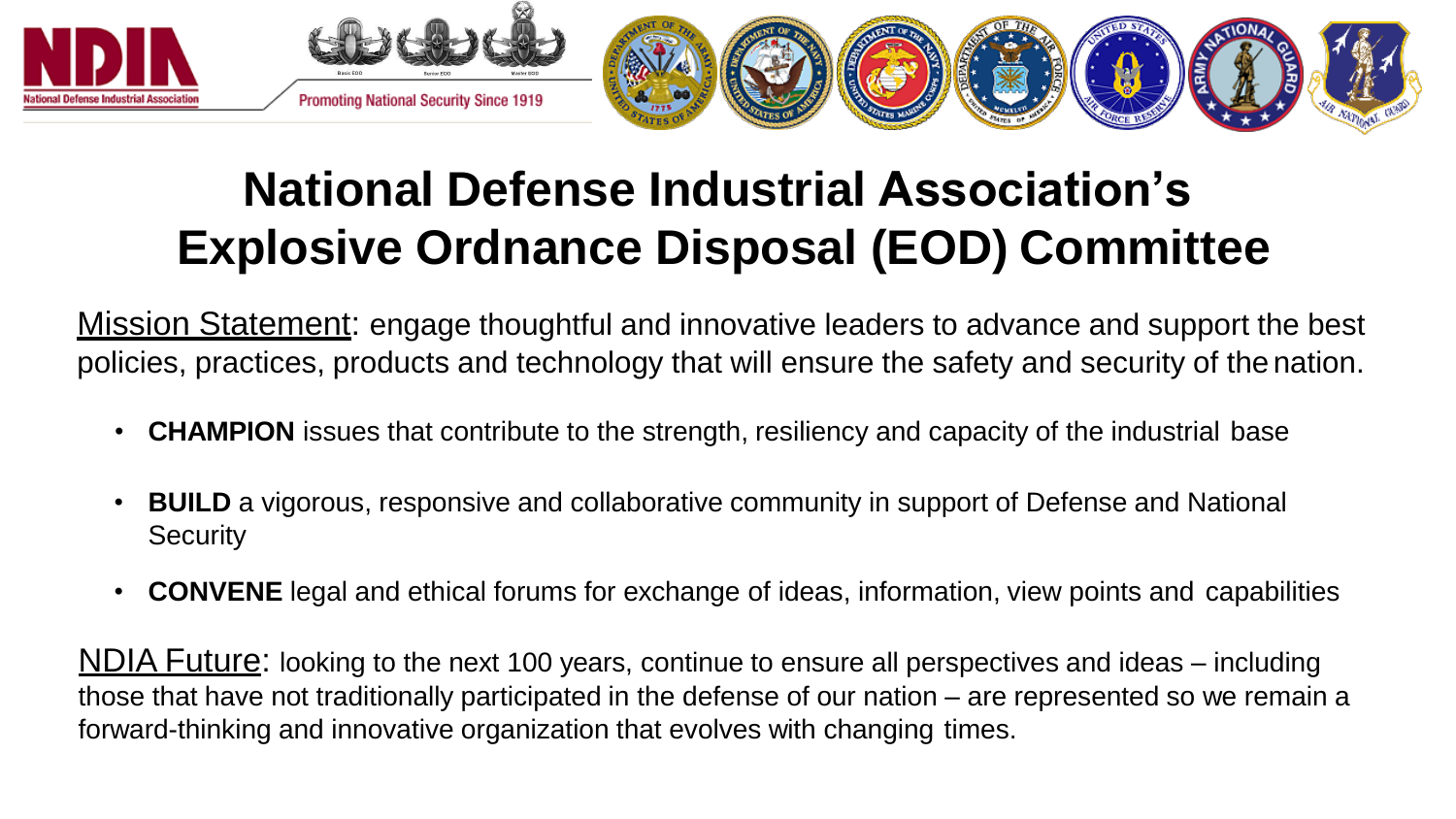**DOD Mission: Provide Highly Trained EOD Forces and Capabilities to Combatant Commanders and Other Governmental Agencies in Support of the National Security and DefenseStrategies**

| <b>ENDS</b> | <b>Provide Relevant and</b><br><b>Ready EOD Power for</b><br>The 21 <sup>st</sup> Century<br>Operational Environment<br><b>Support Global</b><br><b>Operations with Relevant</b><br>and Ready EOD Forces                                                                                                                                                                                                                                              | <b>Train and Equip EOD</b><br><b>Operators to Serve as</b><br><b>Warriors and Grow</b><br><b>Adaptive Leaders</b><br><b>Import Best Practices from</b><br><b>Training With Industry &amp;</b>                                                                                                                                                                                                                        | Sustain an All - Volunteer<br><b>EOD Force Composed of</b><br><b>Highly Competent Warriors</b><br>That are Provided an<br><b>Equally High Quality of Life</b>                                                                                                                                                                                                                                                                                                                                                                                                                                                                                                       | <b>Taking Care of EOD</b><br><b>ENDS</b><br><b>Warriors and Their</b><br><b>Families to Enable the</b><br><b>EOD Force to Fulfill its</b><br><b>Strategic Roles and</b><br><b>Missions</b><br><b>Reinforce Our Centerpiece:</b>                                                                                                                                                                                                      |  |
|-------------|-------------------------------------------------------------------------------------------------------------------------------------------------------------------------------------------------------------------------------------------------------------------------------------------------------------------------------------------------------------------------------------------------------------------------------------------------------|----------------------------------------------------------------------------------------------------------------------------------------------------------------------------------------------------------------------------------------------------------------------------------------------------------------------------------------------------------------------------------------------------------------------|---------------------------------------------------------------------------------------------------------------------------------------------------------------------------------------------------------------------------------------------------------------------------------------------------------------------------------------------------------------------------------------------------------------------------------------------------------------------------------------------------------------------------------------------------------------------------------------------------------------------------------------------------------------------|--------------------------------------------------------------------------------------------------------------------------------------------------------------------------------------------------------------------------------------------------------------------------------------------------------------------------------------------------------------------------------------------------------------------------------------|--|
| <b>NAVS</b> | <b>Sustain a Campaign Quality,</b><br><b>Modular EOD Force with Joint</b><br>& Expeditionary Capabilities<br>for Today and Tomorrow<br><b>Leverage Coalition &amp; Inter-</b>                                                                                                                                                                                                                                                                         | <b>Intelligence Communities</b><br><b>Revitalize Nuclear Weapons</b><br><b>EOD Exercise Series: NUWAX,</b><br><b>Hydra Fury &amp; Distinct Fusion</b><br><b>Push Realistic EOD Vignettes</b><br>at Combat Training Centers                                                                                                                                                                                           | <b>Recruit the All-Volunteer</b><br><b>EOD Force by Boosting</b><br><b>In-Service Recruiting</b><br><b>Craft the Plan for Personnel</b><br><b>Management of The EOD</b><br><b>Force &amp; Minimize Personnel</b><br><b>Turbulence (PERSTEMPO)</b><br><b>Retain the All-Volunteer</b><br><b>EOD Force by enhancing</b><br><b>Foreign Language Proficiency</b><br><b>Implement Partnerships with</b><br>Industry that provide Jobs<br>for Military Spouses (tele-<br>work from global locations)<br><b>Sustain the All-Volunteer</b><br><b>EOD Force by Compensation</b><br>with Career Incentive /<br><b>Special Duty Assignment /</b><br><b>Hazardous Duty Pays</b> | <b>EOD Operators as Warrior</b><br><b>Battlefield Explosives Experts</b><br><b>Countering IED, UXO, &amp; WMD</b><br><b>Move EOD Units into World</b><br><b>Class Facilities &amp;</b><br><b>Installations</b>                                                                                                                                                                                                                       |  |
|             | <b>Governmental Operations</b><br>To advance EOD Unit<br><b>Exchanges / Exercises</b><br>Integrate EOD Defeat, Disable &<br><b>Dispose Capabilities into</b><br><b>US Attorney General's</b><br><b>Combating WMD Operations</b><br><b>Integrate EOD Defeat, Disable</b><br>& Dispose Capabilities into<br><b>US Federal / State / Local</b><br><b>Civilian Law Enforcement</b><br><b>Agencies' Counter IED &amp;</b><br><b>Counter UXO Activities</b> | <b>Use Interagency Exercises to</b><br>enhance EOD / Public Safety<br><b>Bomb Squad interoperability</b><br><b>Increase Opportunities to</b><br><b>Attend Leadership and</b><br><b>Special Skill / Badge Training</b><br><b>Perform Personnel Exchange</b><br>Programs / Liaison with<br><b>Partner Countries</b><br>Leverage available Licensing,<br><b>Credentialing, &amp; Certification</b><br>for EOD Operators |                                                                                                                                                                                                                                                                                                                                                                                                                                                                                                                                                                                                                                                                     | <b>Stabilize the EOD Force</b><br><b>Planning Construct &amp; Reduce</b><br><b>SAMN</b><br><b>Continual Reliance Upon</b><br>"In Lieu Of" Request For<br>Forces (RFF) (OPTEMPO)<br><b>Write the EOD Strategic</b><br><b>Communication Campaign</b><br>Plan to Inform the COCOMs,<br>Joint and Interagency<br><b>Community of Capabilities</b><br>and Functions of EOD<br><b>Power-up Alliance with</b><br><b>Industry and Propel</b> |  |

**Commit Resources, Reorganize the Strategic Effort and Refine Legislative Authoritiesto Achieve the SECDEF's and the Services' EOD Program Objectives**

<u>হ</u>

**EANS**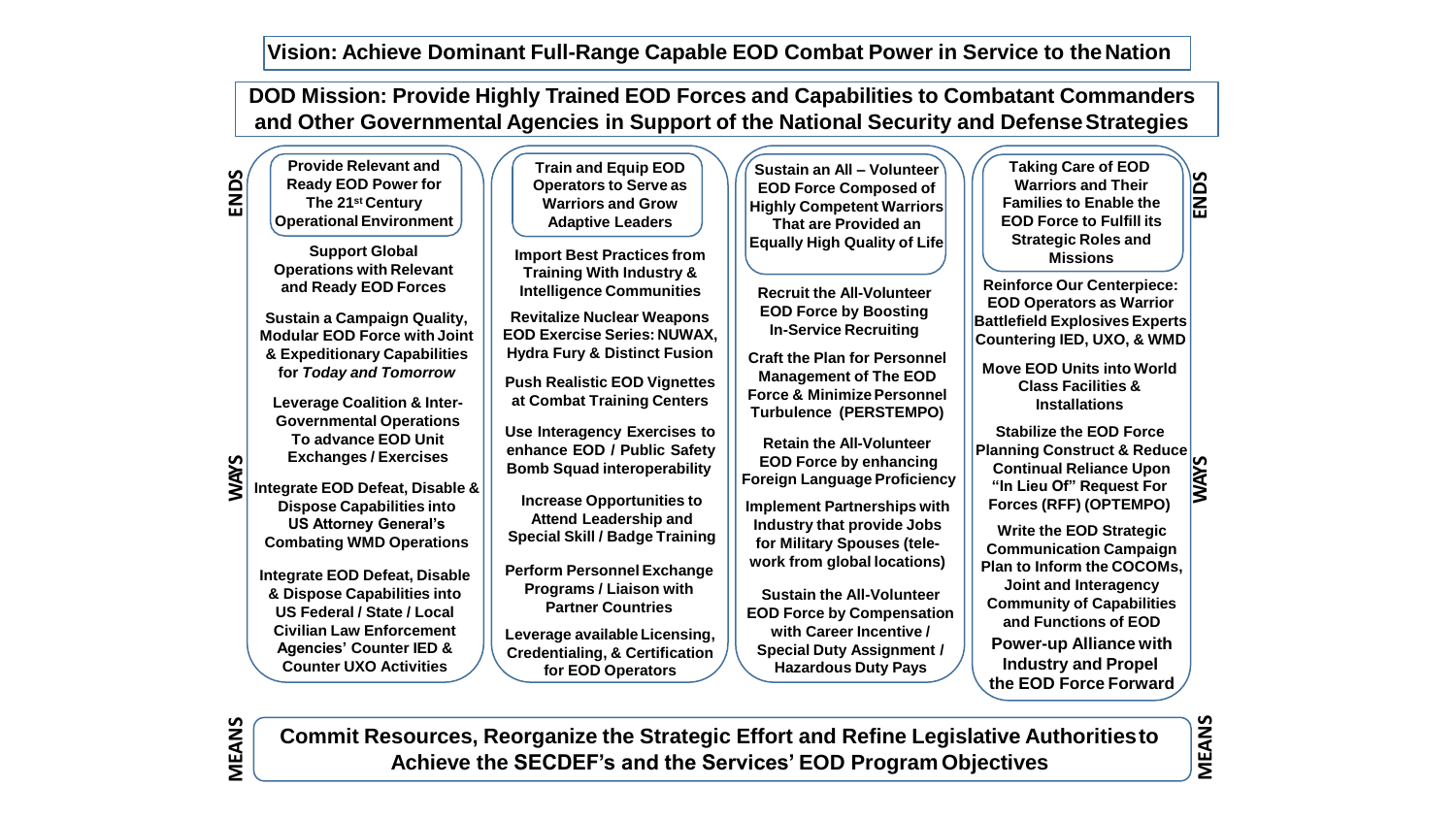## *Champion / Build / Convene:*